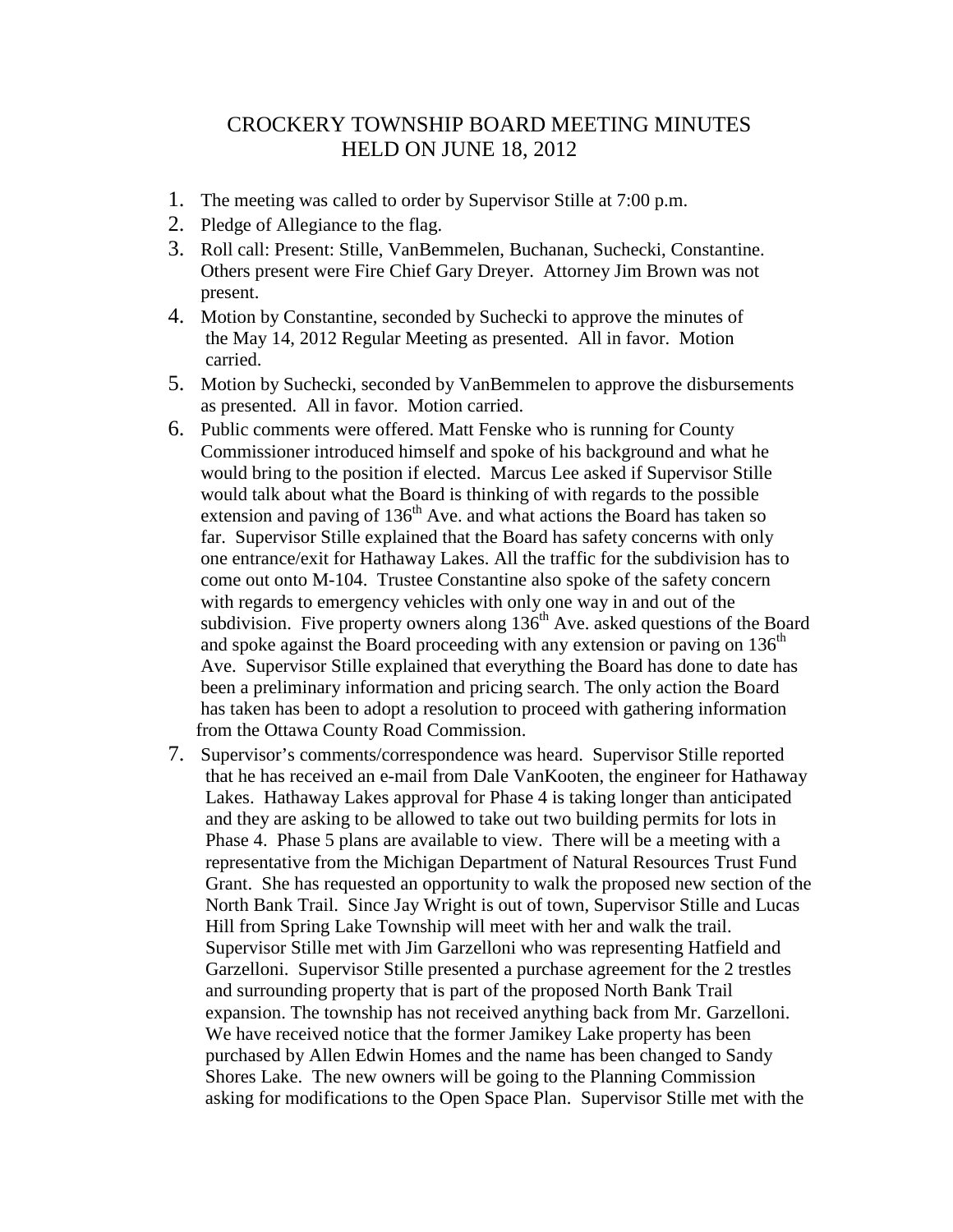the Ottawa County Road Commission to discuss our concerns with the rising

with the rising costs of operating the sewer plant.

- 8. Motion by Constantine, seconded by VanBemmelen to not allow building permits to be issued for Hathaway Lakes Phase 4 until the approval process has been completed. All in favor. Motion carried.
- 9. Treasurer's report was offered. Tax bills should be out by July 1 and the millage rates should stay the same.
- 10. Clerk's report was offered. None heard.
- 11. Committee Reports were offered. No committee chairs were present.
- 12. Roger Morgensten from Consumers Energy gave a presentation on the Smart Meters that they will be installing to replace the existing meters. The Smart Meters are meters with digital displays that will communicate with Consumers Energy. Consumers will begin installing them in our area in November and should complete the installation process by early 2012-2013.
- 13. Intellect Computer Service gave a presentation on a proposed new phone service. Options to lease or purchase were discussed.
- 14. Motion by VanBemmelen, seconded by Suchecki to accept the new phone and service quote from I.C.S. for \$2,076.00. Roll call: Stille, Constantine, VanBemmelen, Suchecki, Buchanan – Yes. Motion carried.
- 15. Fire Chief's report was offered. Chief Dreyer reported that with the construction on Apple there have been trucks blocking the fire department drive at times. He is requesting the Board to approve firelLanes 50 feet on each side of the driveway. Chief Dreyer is working on an Assistance to Firefighters Grant.
- 16. Motion by Constantine, seconded by VanBemmelen to designate a fire lane 50 feet each side of both driveways at the fire station in accordance with Ordinance 2012-06. All in favor. Motion carried.
- 17. Supervisor Stille called the Public Hearing on the 2012-2013 Fiscal Budget to order at 8:15 p.m. The Treasurer outlined any changes from last years budget. Supervisor Stille outlined wage increases he proposes for the new fiscal year due to the fact that it has been several years since wage increases have been addressed for some positions serving the township. Supervisor Stille declared the Public Hearing closed at 8:45 p.m.
- 18. Motion by Constantine, seconded by Buchanan to raise the firefighter wages \$1.00 per hour across the board. All in favor. Motion carried.
- 19. Motion by Constantine, seconded by VanBemmelen to raise the Fire Chief's wage to \$15.00 per hour. All in favor. Motion carried.
- 20. Motion by Buchanan, seconded by Suchecki to raise all other township personnel wages 50 cents per hour. All in favor. Motion carried.
- 21. Motion by VanBemmelen, seconded by Constantine to raise the Trustee's meeting pay to \$80.00 per meeting and to raise the elected officials salaries to \$12,000.00 per year. Roll call: VanBemmelen, Suchecki, Buchanan, Stille, Constantine – Yes. Motion carried.
- 22. Motion by Constantine, seconded by Suchecki to adopt Resolution 2012-10,